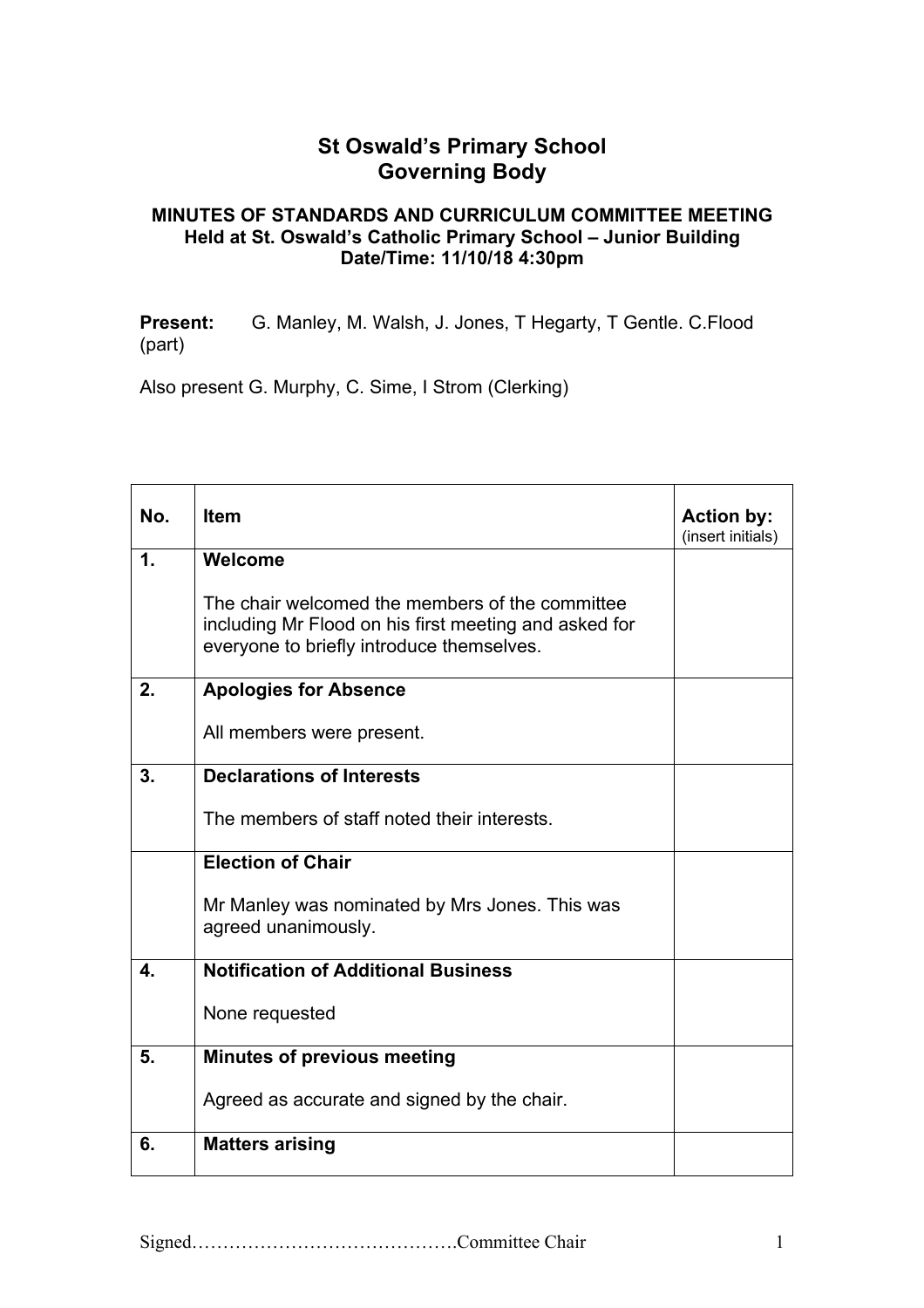|    | The governor action plan was tabled and discussed. It<br>was agreed that governors should be more visible in<br>school and that governors could be assigned links to<br>other areas of school life as well as those already in<br>place, for example Year groups or phases. It was<br>agreed that policy on governor visits should be adopted.<br>There are model policies available and Mr Hegarty<br>asked would Mrs Walsh look at them and bring a draft<br>policy to the next committee meeting before the FGB<br>meeting in November.<br>A governor asked if there had been any changes in | <b>MW</b> |
|----|-------------------------------------------------------------------------------------------------------------------------------------------------------------------------------------------------------------------------------------------------------------------------------------------------------------------------------------------------------------------------------------------------------------------------------------------------------------------------------------------------------------------------------------------------------------------------------------------------|-----------|
|    | <b>EYFS staffing.</b> MW reported that Miss Hatton had<br>resigned to go working overseas, that we wished her<br>well and she was keeping in touch. Mr Crowther had<br>been moved to Reception and has been an excellent<br>addition to the EYFS team to date.                                                                                                                                                                                                                                                                                                                                  |           |
|    | It was noted that the new style annual parental report<br>had been taken to the last FGB meeting. It has now<br>been implemented in school. Teachers and parents<br>both provided positive feedback on the new style<br>reports.                                                                                                                                                                                                                                                                                                                                                                |           |
| 7. | <b>Ofsted Update</b>                                                                                                                                                                                                                                                                                                                                                                                                                                                                                                                                                                            |           |
|    | Governors were informed that The Key for School<br>Governors has a very good section for governors<br>preparing for an Ofsted visit. It includes a range of<br>possible questions that could be asked. Governors<br>were reminded that the way they hold the school to<br>account is inspected as part of the Leadership and<br>management element of an inspection.                                                                                                                                                                                                                            |           |
|    | Not all governors will be required to meet inspectors but<br>if anyone feels confident to meet them then please let<br>Mrs Walsh know.                                                                                                                                                                                                                                                                                                                                                                                                                                                          |           |
|    | Mr Hegarty explained that he felt it was likely that the<br>visit would take place sometime after the validated data<br>was available. So that the inspectors could have two<br>sets of validated data from the school, which would<br>enable them to start to look at trends, which could<br>highlight areas of specific investigation. A governor<br>asked when the validated data was due to be<br>published, they were informed that the ASP data was<br>due in the next week or so.<br>Inspectors would triangulate data from this year and                                                |           |
|    | previous year's data and targets, along with information<br>gained from looking at books and observing lessons.                                                                                                                                                                                                                                                                                                                                                                                                                                                                                 |           |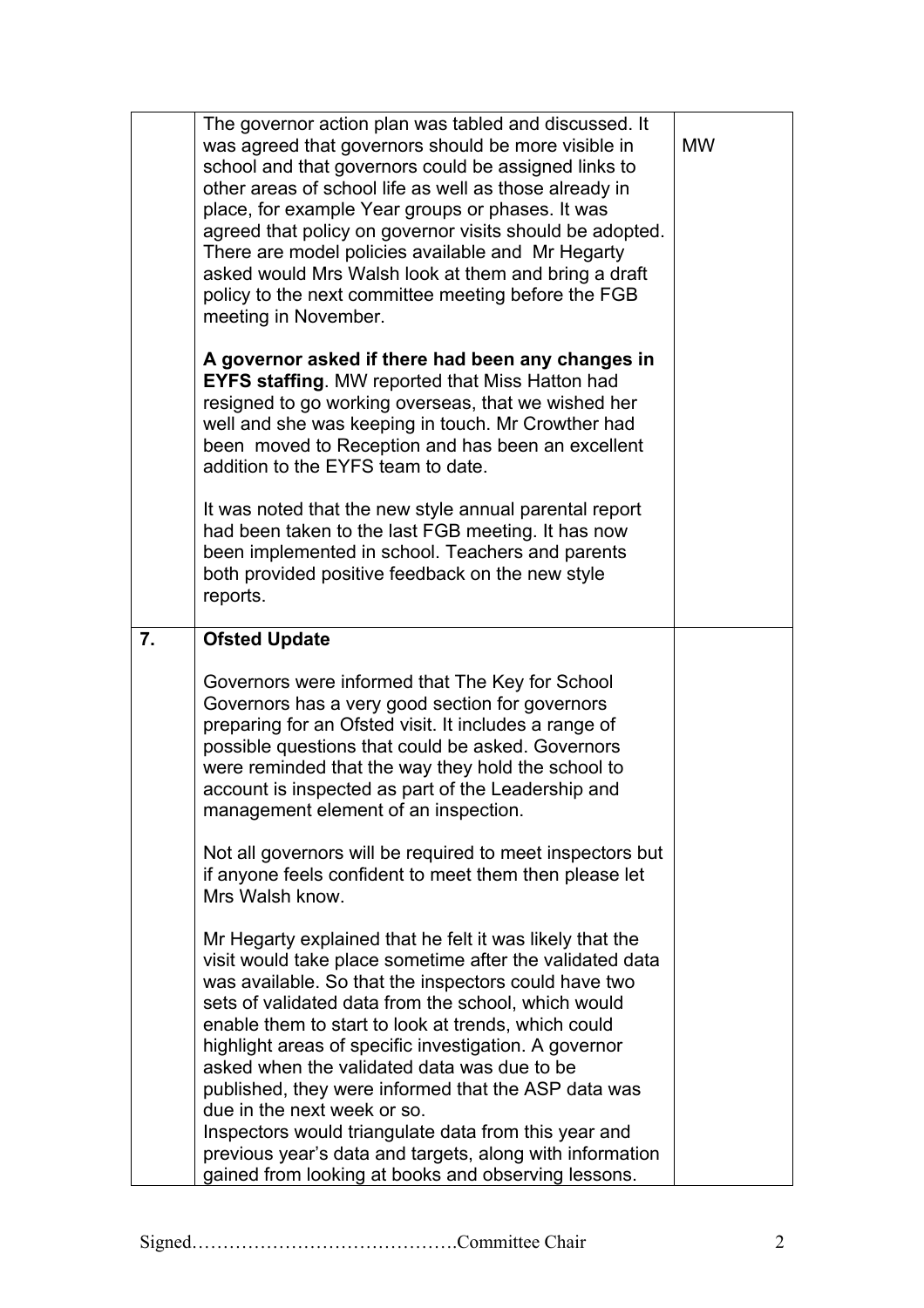|    | A governor asked if there had been many<br>inspections locally this term. They were informed that<br>there had not been many so far this term but there were<br>around 5 schools locally that were in the inspection<br>window. In the authority 21 schools were due inspection<br>under current guidance.                                                                                                                                                                                                                                                                                                                                                                                                                                                                                                                                                                                                                                                                                                                                                                                                                                                                                                                                                                                                                                                                                                                                    |           |
|----|-----------------------------------------------------------------------------------------------------------------------------------------------------------------------------------------------------------------------------------------------------------------------------------------------------------------------------------------------------------------------------------------------------------------------------------------------------------------------------------------------------------------------------------------------------------------------------------------------------------------------------------------------------------------------------------------------------------------------------------------------------------------------------------------------------------------------------------------------------------------------------------------------------------------------------------------------------------------------------------------------------------------------------------------------------------------------------------------------------------------------------------------------------------------------------------------------------------------------------------------------------------------------------------------------------------------------------------------------------------------------------------------------------------------------------------------------|-----------|
| 8. | <b>SIP Visit</b><br>Mary Regan The School Improvement Partner (SIP) is<br>visiting tomorrow morning for a target setting meeting.<br>The summer SIP report has been distributed, an<br>updated version for academic year 2018-2019 will be<br>available after the visit. Mrs Walsh informed governors<br>that key targets highlighted in the School Development<br>Plan (SDP) would come from data analysis.<br>Targets for Y6, Y2, Phonics & GLD have been issued<br>based on previous years data and teacher assessment<br>but will be re-examined as the year progresses.<br>Phonics is predicted to improve again. The gender gap<br>is a priority in the SDP.<br>Governors asked if Mary Reagan could provide<br>some training on data analysis. Mrs Walsh said she<br>would arrange this as it was the usual part of the<br>universal offer.<br>Governors asked if attendance was improving this<br>year. Up to this point in the school year, there is an<br>improving picture, which continues the improvements<br>made last year. Persistent absence is also improving.<br>Of the top 20 absentees, 7 are related to holidays and 2<br>to hospital stays. The previous year 6 had a large<br>number of PA pupils and now they have moved into the<br>secondary sector it has had a positive impact on the<br>current year figures. A governor asked if fines were<br>still being issued for holiday absences. This was<br>confirmed. | <b>MW</b> |
| 9. | Year 6 and Year 2 Update                                                                                                                                                                                                                                                                                                                                                                                                                                                                                                                                                                                                                                                                                                                                                                                                                                                                                                                                                                                                                                                                                                                                                                                                                                                                                                                                                                                                                      |           |
|    | Documents had been previously distributed.                                                                                                                                                                                                                                                                                                                                                                                                                                                                                                                                                                                                                                                                                                                                                                                                                                                                                                                                                                                                                                                                                                                                                                                                                                                                                                                                                                                                    |           |
|    | Targets for Year 2 are showing an upward trend on last<br>year. One of the key priority areas is writing where<br>attainment is lower than the other subjects. It is<br>recognised that this is a national issue as writing is<br>teacher assessed. Year 2 are also working hard to<br>improve the number of children who achieve greater                                                                                                                                                                                                                                                                                                                                                                                                                                                                                                                                                                                                                                                                                                                                                                                                                                                                                                                                                                                                                                                                                                     |           |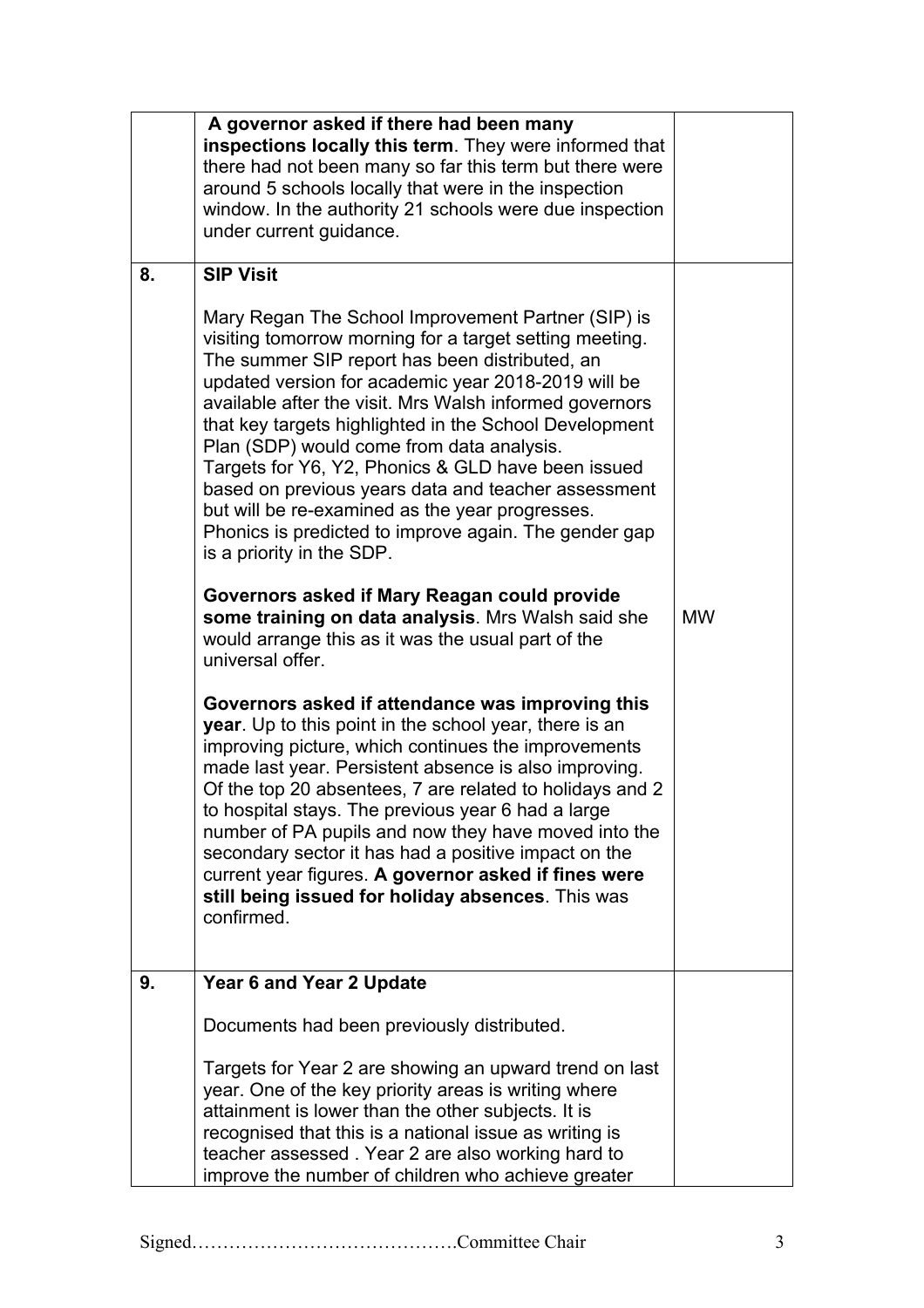|                 | depth.                                                                                                                                                                                                                                                                                                                                                                                                                               |  |
|-----------------|--------------------------------------------------------------------------------------------------------------------------------------------------------------------------------------------------------------------------------------------------------------------------------------------------------------------------------------------------------------------------------------------------------------------------------------|--|
|                 | The current year 6 are a high ability cohort and are<br>predicted to do very well. The predictions for the current<br>year 6 have been robustly challenged and externally<br>moderated, but appear accurate.                                                                                                                                                                                                                         |  |
| 10 <sub>1</sub> | <b>Standards Across the School</b>                                                                                                                                                                                                                                                                                                                                                                                                   |  |
|                 | Governors noted that there was no national baseline for<br>Reception this year and that next year's baseline would<br>not be published. School have used the previous years<br>NFER tests to achieve an initial baseline for tracking<br>purposes; this has been completed in conjunction with a<br>number of local schools for external validation. The<br>current reception pupils have settled well and made a<br>positive start. |  |
| 11.             | <b>SEF Update</b>                                                                                                                                                                                                                                                                                                                                                                                                                    |  |
|                 | Mrs Walsh had previously distributed the SEF for<br>governors to read and be able to discuss at the<br>meeting. A discussion followed.                                                                                                                                                                                                                                                                                               |  |
|                 | Leadership and Management – Rated as 1. This<br>includes the governance element of the inspection<br>regime. MW discussed how the grade had been<br>allocated through cross reference with the OFSTED<br>handbook and the self evaluation processes.                                                                                                                                                                                 |  |
|                 | Teaching and Learning – Rated as 1/2. There is an<br>improving picture with the vast majority of teaching<br>being rated as good or better. Data is strong so<br>showing impact and progress is above national<br>averages. There was a discussion about whether the<br>grade was more 1 than 2, MW explained that outcomes<br>for all groups were not yet 1.                                                                        |  |
|                 | Personal Development and Welfare – Rated as 1/2. At<br>the time of the SEF attendance was still below national<br>and prevented this category from being an overall 1.<br>Though attendance was still an issue, governors<br>recognised again this was an improving picture and<br>each case of attendance was treated individually and<br>had its own story. All other parts of this category were<br>definitely grade 1.           |  |
|                 | Outcomes for pupils – Rated as 1 with elements of 2.<br>The latest data shows that pupil outcomes leaving<br>school are overall outstanding with some groups of<br>children across school who need to catch up with their                                                                                                                                                                                                            |  |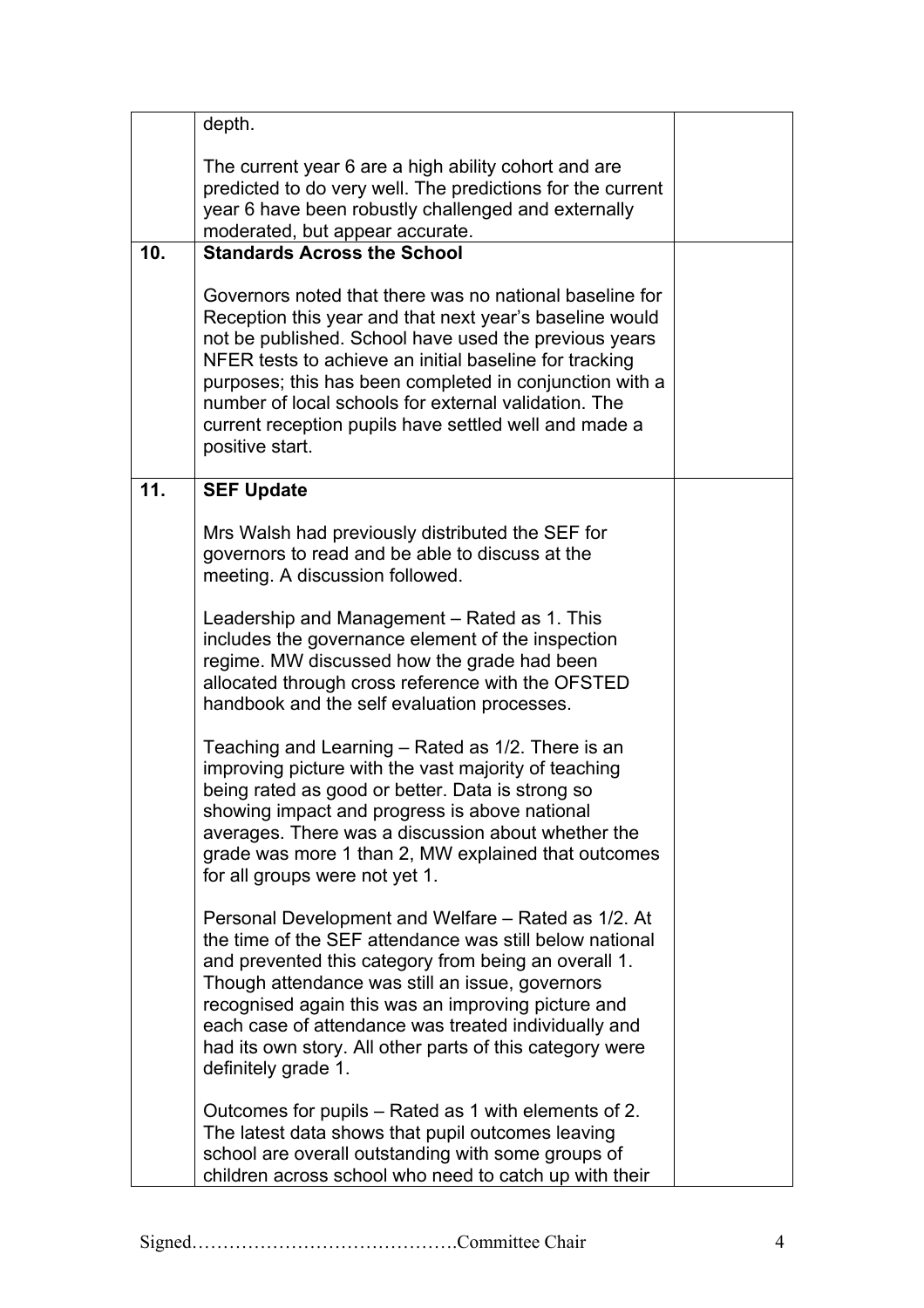|     | peers.                                                                                                                                                                                                                                                                                                                                                                                                                                                                                                                                                                                                                |  |
|-----|-----------------------------------------------------------------------------------------------------------------------------------------------------------------------------------------------------------------------------------------------------------------------------------------------------------------------------------------------------------------------------------------------------------------------------------------------------------------------------------------------------------------------------------------------------------------------------------------------------------------------|--|
|     | Effective EYFS – Rated as 2/1. Still developing but data<br>is much stronger and has made major improvements<br>already.                                                                                                                                                                                                                                                                                                                                                                                                                                                                                              |  |
|     | Overall Effectiveness – Rated as 1. Overall, it was<br>thought the school was closer to the attributes and<br>more best fit for a 1 than a 2.                                                                                                                                                                                                                                                                                                                                                                                                                                                                         |  |
|     | The school has been invited to take part in a<br>Parliamentary Review document by the government, a<br>booklet sharing exemplar practice. Only 6 or 7 schools<br>in the North West have been invited to take part. MW<br>had phoned the MP who sent the letter and he had<br>explained the process and the reasons why we had<br>been chosen, we had been invited because of the<br>positive data. Unfortunately, there was a cost of approx.<br>£2500 to be involved. MW felt that this was a<br>considerable sum of money and could be better spend<br>though she was pleased to have had the school<br>recognised. |  |
|     | A governor asked what checking mechanisms are<br>in place to moderate the SEF judgements. MW<br>explained how evaluations are gathered from<br>stakeholders and then the final grading are taken from<br>best fit against the benchmark Ofsted standards.<br>Governors were informed that the SIP looks at the<br>judgements and provides challenge. After moderation<br>she agreed with the grades.                                                                                                                                                                                                                  |  |
| 12. | <b>School Development Plan</b>                                                                                                                                                                                                                                                                                                                                                                                                                                                                                                                                                                                        |  |
|     | The SDP had been previously distributed.                                                                                                                                                                                                                                                                                                                                                                                                                                                                                                                                                                              |  |
|     | Mrs Walsh talked about the priorities identified in the<br>plan. Governors noted the key areas included the<br>improvement of the percentage of pupils at greater<br>depth, particularly in KS1. There is also a priority to<br>improve provision for ASC pupils, this links to the SEND<br>priorities and behaviour strategies. There is also a drive<br>to improve boy's attainment across school.                                                                                                                                                                                                                  |  |
|     | Attendance continues to be a priority for the school,<br>building on the improvements already made.                                                                                                                                                                                                                                                                                                                                                                                                                                                                                                                   |  |
|     | Governors were pleased to see that the plan included<br>an ambition to gain the Writing Quality Mark.                                                                                                                                                                                                                                                                                                                                                                                                                                                                                                                 |  |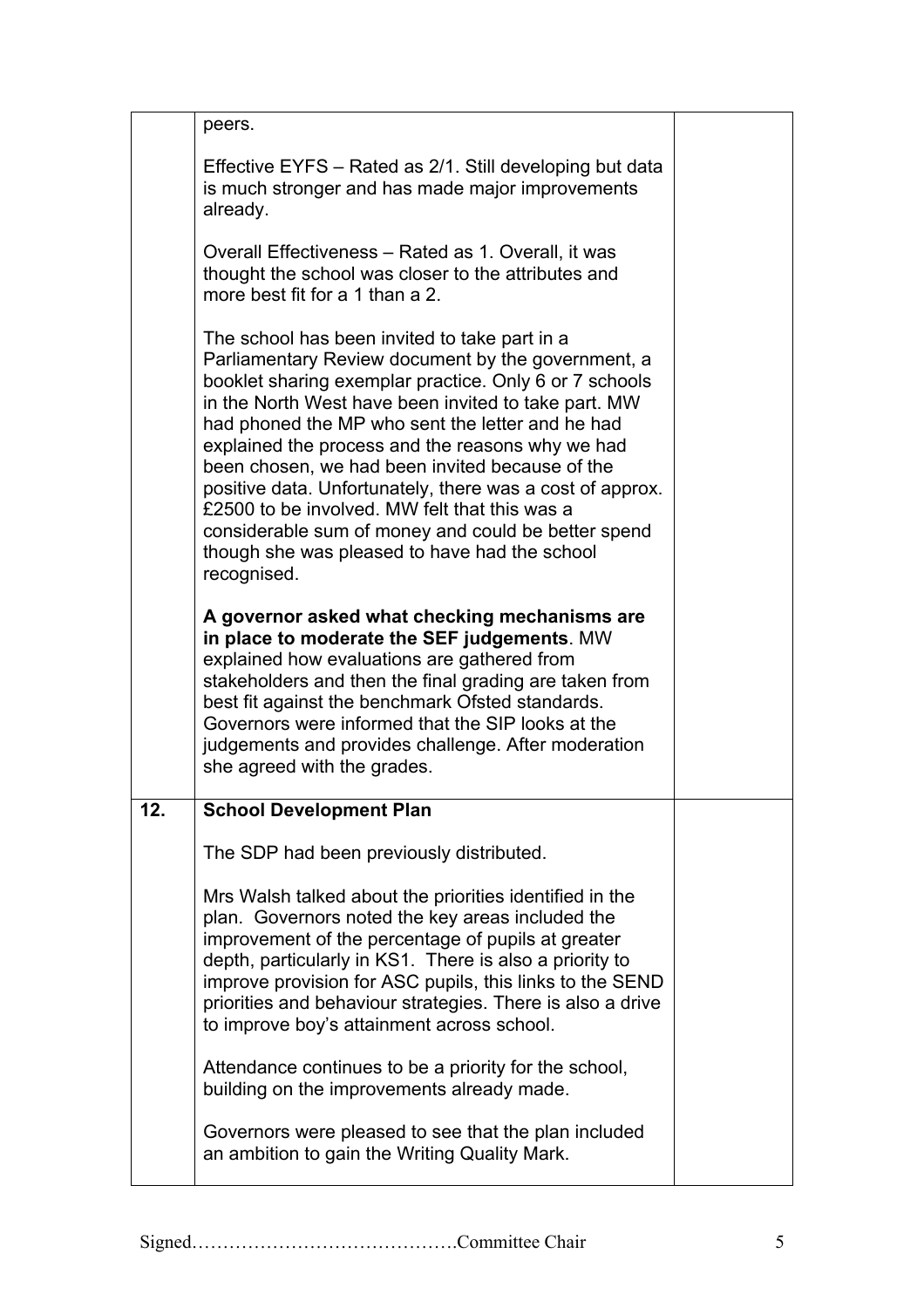|     | EYFS has a separate action plan which links in to the<br>main plan. One of the priorities for EYFS is the                                                                                                                                                                                                                                                                                                                                                                                                    |  |
|-----|--------------------------------------------------------------------------------------------------------------------------------------------------------------------------------------------------------------------------------------------------------------------------------------------------------------------------------------------------------------------------------------------------------------------------------------------------------------------------------------------------------------|--|
|     | continuing development of enhancements in the                                                                                                                                                                                                                                                                                                                                                                                                                                                                |  |
|     | outdoor environment.                                                                                                                                                                                                                                                                                                                                                                                                                                                                                         |  |
|     | The Governor's Action Plan would also form part of the<br>School Development Plan.                                                                                                                                                                                                                                                                                                                                                                                                                           |  |
|     | In addition, each curriculum area has its own plan,<br>which sits under the main SDP.                                                                                                                                                                                                                                                                                                                                                                                                                        |  |
| 13. | <b>Curriculum Development</b>                                                                                                                                                                                                                                                                                                                                                                                                                                                                                |  |
|     | One of the main areas for school development this year<br>is the development of the curriculum; in response to<br>DFE changing focus, St Oswald's is ensuring that our<br>curriculum meets the needs of our children. Mrs Murphy<br>and Miss Sime are working closely with the LA lead in<br>the development of a new curriculum which meets the<br>new challenges. Staff have been working really hard to<br>make adaptations.                                                                              |  |
|     | A report was previously distributed which was explained<br>by Mrs Walsh. Governors noted the report.                                                                                                                                                                                                                                                                                                                                                                                                         |  |
| 14. | <b>Policies</b>                                                                                                                                                                                                                                                                                                                                                                                                                                                                                              |  |
|     | Curriculum changes have been reflected in the<br>appropriate policies and had all been previously<br>circulated.                                                                                                                                                                                                                                                                                                                                                                                             |  |
|     | a) E Security - This is based on the LA model.                                                                                                                                                                                                                                                                                                                                                                                                                                                               |  |
|     | Agreed<br>b) Data Protection This is based on the LA model.<br><b>Agreed</b>                                                                                                                                                                                                                                                                                                                                                                                                                                 |  |
|     | c) GDPR - This is based on the LA model. Agreed<br>d) EYFS policies - Agreed                                                                                                                                                                                                                                                                                                                                                                                                                                 |  |
|     | e) Calculation Policy - Agreed                                                                                                                                                                                                                                                                                                                                                                                                                                                                               |  |
| 15. | Extra curricular clubs                                                                                                                                                                                                                                                                                                                                                                                                                                                                                       |  |
|     | The list of current extra curricular clubs had been<br>previously distributed. A governor asked if the<br>building work had impacted on the provision of the<br>clubs. They were informed that staff had been very<br>flexible and offered alternative clubs if it wasn't possible<br>to provide some clubs as a result of limited space. A<br>governor asked if The Joseph Lappin Centre was<br>still being used. This was confirmed but for after<br>school instead of during lunch hour. A governor asked |  |